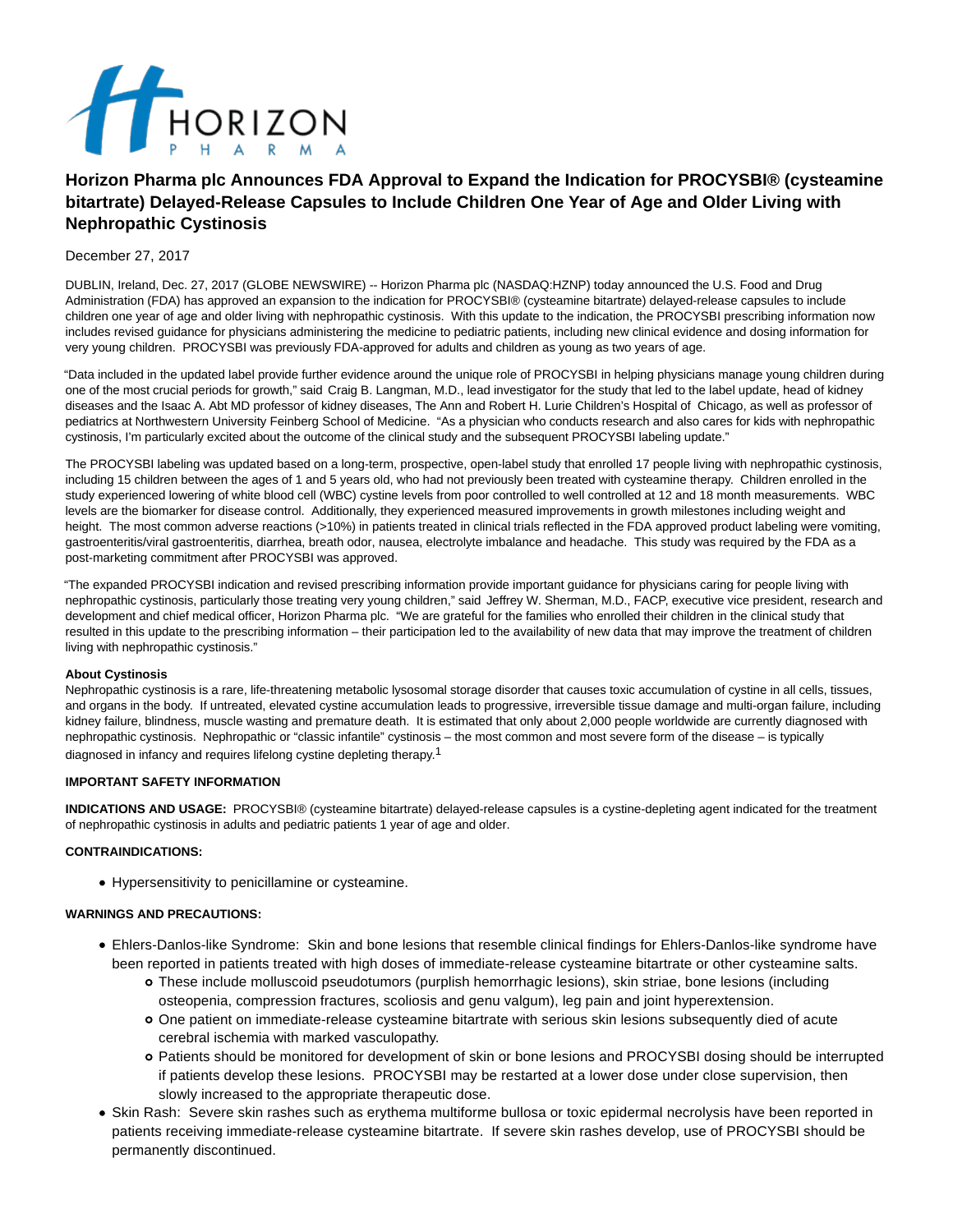- Gastrointestinal Ulcers and Bleeding: Gastrointestinal (GI) ulceration and bleeding have been reported in patients receiving immediate-release cysteamine bitartrate.
	- GI tract symptoms including nausea, vomiting, anorexia and abdominal pain, sometimes severe, have been associated with cysteamine. If severe GI tract symptoms develop, decreasing the dose of PROCYSBI should be considered.
- Central Nervous System Symptoms: Central Nervous System (CNS) symptoms such as seizures, lethargy, somnolence, depression, and encephalopathy have been associated with immediate-release cysteamine.
	- Neurological complications have also been described in some patients with cystinosis who have not been treated with cysteamine.
	- Patients who develop CNS symptoms should be carefully evaluated and monitored. Medication should be interrupted or the dose should be adjusted as necessary for patients with severe symptoms or with symptoms that persist or progress.
	- PROCYSBI may impair the ability of patients to perform tasks such as driving or operating machinery.
- Leukopenia and/or Elevated Alkaline Phosphatase Levels: Cysteamine has been associated with reversible leukopenia and elevated alkaline phosphatase levels. White blood cell counts and alkaline phosphatase levels should be monitored. If test values remain elevated, consider decreasing the dose or discontinuing the drug until values revert to normal.
- Benign Intracranial Hypertension: Benign intracranial hypertension (pseudotumor cerebri; PTC) and/or papilledema has been reported in patients receiving immediate- release cysteamine bitartrate treatment.
	- Patients should be monitored for signs and symptoms of PTC, including headache, tinnitus, dizziness, nausea, diplopia, blurry vision, loss of vision, pain behind the eye or pain with eye movement. If signs/symptoms persist, dosing should be interrupted or the dose should be decreased and the patient should be referred to an ophthalmologist. If the diagnosis is confirmed, use of PROCYSBI should be permanently discontinued.

# **ADVERSE REACTIONS:**

The most common adverse reactions (>10%) in patients treated in clinical trials reflected in the FDA approved product labeling were vomiting, gastroenteritis/viral gastroenteritis, diarrhea, breath odor, nausea, electrolyte imbalance and headache.

To report SUSPECTED ADVERSE REACTIONS, contact Horizon Pharma USA, Inc, at 1-855-888-4004 or FDA at 1-800-FDA-1088 or [www.fda.gov/medwatch.](http://www.fda.gov/medwatch)

## **DRUGINTERACTIONS:**

- Drugs that Increase Gastric pH: PROCYSBI should be administered at least 1 hour before or 1 hour after medications containing bicarbonate or carbonate.
- Consumption of alcohol with PROCYSBI may increase the rate of cysteamine release and/or adversely alter the pharmacokinetic properties, as well as the effectiveness and safety of PROCYSBI.
- PROCYSBI can be administered with electrolyte (except bicarbonate) and mineral replacements necessary for management of Fanconi Syndrome as well as vitamin D and thyroid hormone.

# **USE IN SPECIFIC POPULATIONS**

## **Lactation:**

Breastfeeding is not recommended while taking PROCYSBI.

## **Pediatric Use:**

- The safety and effectiveness of PROCYSBI have been established in pediatric patients 1 year of age and older for the treatment of nephropathic cystinosis. The safety profile in pediatric patients was similar to adults.
- The safety and effectiveness of PROCYSBI have not been established in patients less than 1 year of age.

## **Horizon Pharma plc**

Horizon Pharma plc is a biopharmaceutical company focused on improving patients' lives by identifying, developing, acquiring and commercializing differentiated and accessible medicines that address unmet medical needs. The Company markets 11 medicines through its orphan, rheumatology and primary care business units. For more information, please visit [www.horizonpharma.com.](https://www.globenewswire.com/Tracker?data=O_v1OeMQNFBYw-_Yfi3wjCpUjFL6QDpZZbHNBUA3T4UQzGUNJXyPISoS2ZptRcIq70XgT2g5TyfC8CLB1v8UMF6fo6hYFC6XfBnC2h01_ND8lCVWooQSmCWKbRgiPbnN-P-kQrt8-5SFprpe8OO59YYgQO97IZWH_NgrN50tsyxzOWWTv3W5ompdYOW1suivbrbTZKYviVRybbMSVjwReAghwvZuzJ_oCZQwYW2AMWj19ux_5V7PoJ8oOhIpSGn9c53jSLGN0pWwBDGh9Qx_uA==) Follow [@HZNPplc o](https://www.globenewswire.com/Tracker?data=RrRQFvNECgkeT6gkTCkEW74XUoC4KDnlL3akWVScH-CY3ydKvyXrYQKjP5x5NstkjLN_dsQvA-LM7mIThTYssttJbCAjSLBYFc6zt7528pf3O9J06sN8xdyrPj95urckcPceM5S4AMrVZn5WkzJtpKGOBOtoJ-7u9NeXjHi3PK2lZHubCsFVnou-qKZ9SLvMUoJrNq5tMFYorzhM7xc-XPrARFA7DP6NBMEsbI1tQ7ntbTXr2J1rqqP5FWKlnfPFEaZRqIwpwfjguljul0vPeXa29W6tuX3bH3VMMwNEPlBIzAvt8vsSkoCVBa5zEUKk9irmaPS4ugDdNGR-bdRMII7U4HYhNUVPwygED2PPk6O5N0cxo2Iz-zgmci-H4CVMYranbcg6eRklXvdUO1BmLXVg6XXC4XwpWv3sV4Dn6UCWUc_fWhZBRmfuG0fwYdV7yLS0U_6tvWnrDjSXxD2-ho-LULH7S90Vrs0_ap-KyLH0CN6khwwHOxdAMeso11JYCm-ucW8_KiQh-E-GCjZVEVHpfNLxVAEcdyWj7F8OOk3_QbzPbTQN6yyreTPI0FuEckgRFP992thRonFAjkipkc6wj0eCHThbYHDVBjkdAngF5ZIZfgZJVDQToRl-RAjDZ_mhFgTD8gs3SJqei0G-QPV8ebvTa6vUpUIab7_azxm2O3cwqu9j16bFoixklaepxxp9GPmSH-SVBITrfk2rv-WBPkPs_fx12aeYlLvBZ8s3OzCU8qt3Pd5v8MOlZiOIlKOqfsYwhiv2Fx4of2uszDnRSPeyxMdgveF4vqqGGleFKqHJn63sZdPZ-AthEoFg1LN3ryO7SyP1n1aocVSTlzWKrPsnXVznEfDOUxuQXLzw2kEjHWQ-mxX0_jbw8ielO172x05a20sSJWRZMdn5Dg==)n Twitter, like us on [Facebook o](https://www.globenewswire.com/Tracker?data=7Ub_2MD4ASz6Doc-1xZRFxdH6oysEOXaCwz773QcSOszd-9xoOtFHT5YXlr5RqXhMVVHIAYVkJTiXSIA_Gko0oh21TwiNjLWVHnfN_cTLgY=)r view careers on our **LinkedIn** page.

## **Forward-Looking Statements**

This press release contains forward-looking statements, including statements regarding the potential of PROCYSBI to treat patients with nephropathic cystinosis and the impact of the label expansion and additional pediatric data. These forward-looking statements are based on management expectations and assumptions as of the date of this press release, and actual results may differ materially from those in these forward-looking statements as a result of various factors. These factors include whether patients are willing to use PROCYSBI to treat nephropathic cystinosis and whether use of PROCYSBI outside of the clinical trial setting will demonstrate results consistent with clinical trials, as well as those factors described in Horizon Pharma's filings with the United States Securities and Exchange Commission, including those factors discussed under the caption "Risk Factors" in those filings. Forward-looking statements speak only as of the date of this press release and Horizon Pharma does not undertake any obligation to update or revise these statements, except as may be required by law.